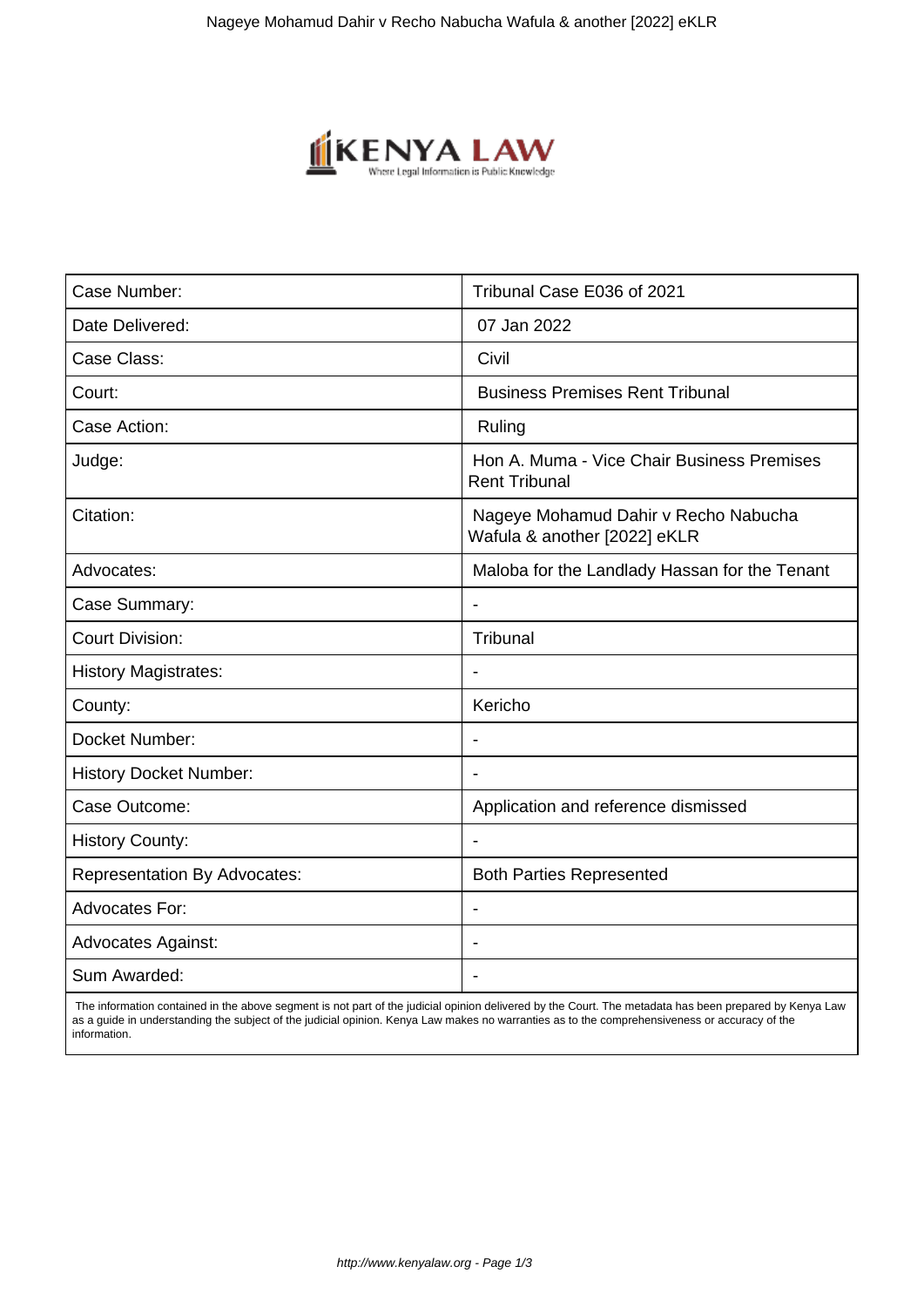# **REPUBLIC OF KENYA**

# **BUSINESS PREMISES RENT TRIBUNAL AT KAKAMEGA**

## **TRIBUNAL CASE NO. E036 OF 2021**

| VERSUS |  |
|--------|--|
|        |  |
|        |  |

#### **RULING**

1. The Tenant moved this Tribunal by a notice of motion application under certificate on **13th September 2021** seeking this Tribunals intervention to break into the suit premises and be reinstated accordingly as tenants which orders were granted on **14th September 2021**.

2. The Tenants reference dated **13th September 2021** also indicated threat of eviction without notice and refusal to accept rent by the Landlady.

3. The Landlord filed a replying affidavit and stated briefly that there is no Landlord Tenant relationship as yet that it is clear the Landlady had refused to sign the lease agreement upon meeting the tenant and directed her lawyers to refund the deposited sums of money being **493,200/-.**

4. It is stated that on **8 th September 2021** the landlady proceeded and leased the premises to one Lucy Karanja and another and the agreement was signed and witnessed by all her children for a period of 5 years at **60,000/-** shillings per month. Evidence is also produced of correspondences including expenses incurred by the said Lucy in renovating the said premises before orders of this Tribunal were issued and the premises have been locked to-date.

5. The Landlord filed an application to review and or set aside the said orders of **16th September 2021** and reinstate the new Tenants as there seemed to be no premises available to be let to the Tenant herein. Both applications came before me and parties have filed submissions which I have looked at and I appreciate their input. The key question I am left to deal with is that was there a Tenant/Landlord relationship between the Landlord and the Tenant herein"

6. A tenancy agreement is a contract like any other before it is governed **by Cap 301** it must meet the Tenants of a contract that is to say there must be an offer, acceptance and consideration.

7. From the evidence adduced by parties in this matter more particular the various email correspondences and the two lease agreements, I am persuaded that consideration was paid but I am at pains to see when the offer made was accepted by the other party.

8. The email correspondences annexed in various affidavits indeed build up to a lease agreement being signed between one Patrick Wekesa Wafula and Nageye Mohamud Dahir. This would have been proof enough of the contract except for one thing capacity. All parties do not dispute the Landlady is Recho Wekesa and indeed the lease states that the said Patrick is Landlord pursuant to a power of attorney donated to him by Recho the said power is not produced and therefore this Tribunal cannot confirm in what capacity Patrick Wekesa Wafula was signing on behalf of Recho.

9. Further the agreement produced has a thumb print of the Landlady Recho and witnessed by several persons whom I suspect must be her children. Curiously it is also signed by the same Patrick Wekesa Wafula.